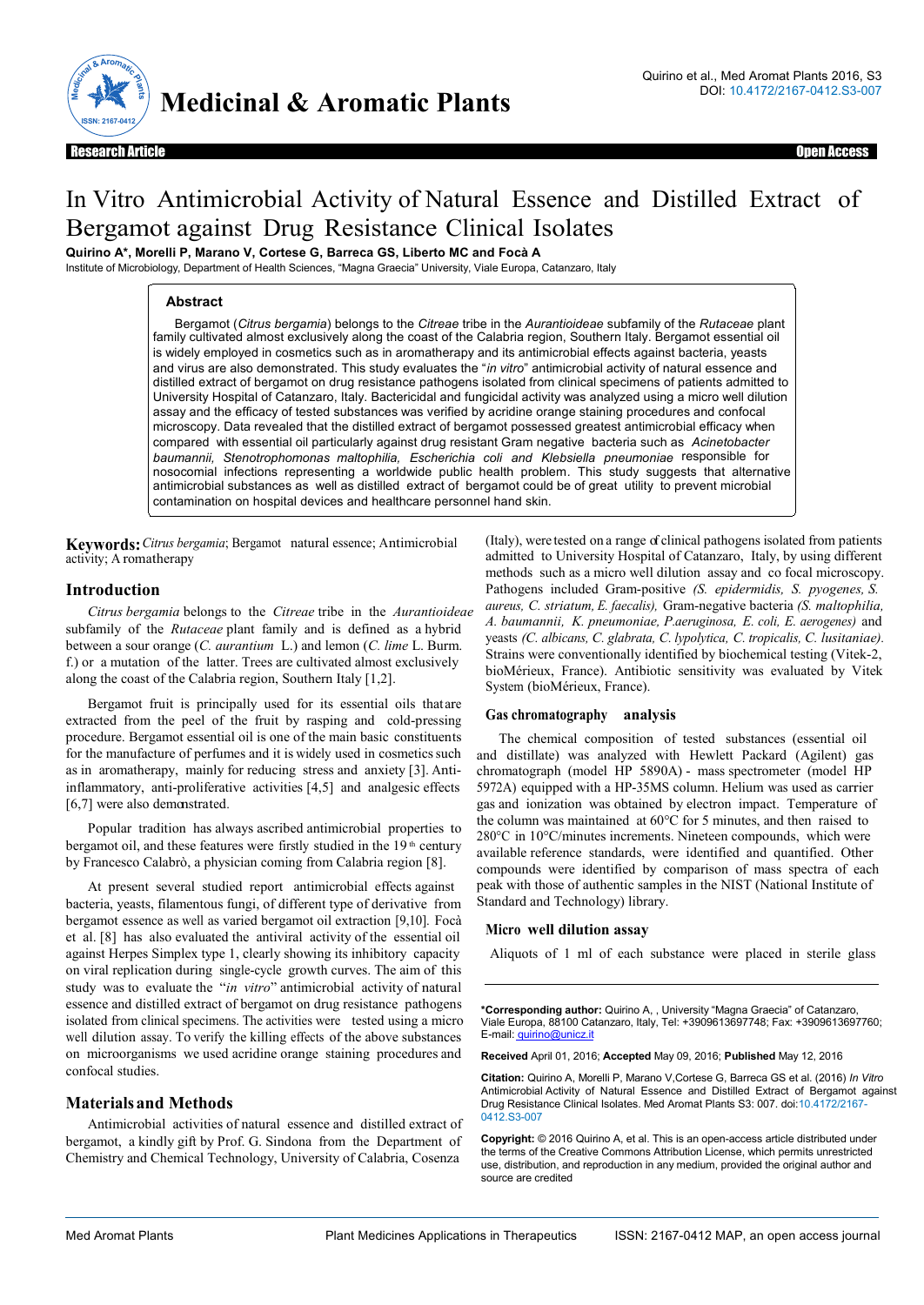Page 2 of 8 and 2 of 8 and 2 of 8 and 2 of 8 and 2 of 8 and 2 of 8 and 2 of 8 and 2 of 8 and 2 of 8

test tubes and were emulsified with Tween 20, an inert, non ionic tensioactive agent with no inherent bactericidal and fungicidal activity (900 µl of substance plus 100 µl of Tween 20). Mixture was then vortexes and the first dilution of the emulsion was performed in a liquid medium (Nutrient Broth, BioMérieux), adding 100 ml of emulsion in 2 ml of liquid medium (dilution 1:20). 100 ul of the first dilution were dispensed into the first well of a sterile micro titration plate and twofold serial dilutions were then performed.

Microorganisms identification was performed by biochemical testing (Vitek-2, bioMèrieux, France). The microorganism under investigation were prepared in test tubes containing sterile physiological solution, diluting colonies grown on solid medium to obtain a bacterial suspension of 0.5 McFarland (about 10<sup>8</sup> colony-forming units [CFU]/ ml). Each microbial suspension was then diluted 1:100 in liquid medium (100 µl bacterial suspension in 9.9 ml Nutrient Broth, BioMérieux), and then 50 µl were added in all plate micro wells.

Each plate was incubated for 24 hours at 37°C. After incubation, to determine antimicrobial effect of tested substances, aliquots of 1 µl from each dilution, were inoculated in plates (Blood agar and Sabouraud agar) and incubated for 24 hours at 37°C, before colony counting.

In all experiments we included the substance alone to exclude possible contamination (negative control) and bacterial suspension, without substance, as positive control of microbial growth.

#### **Confocal microscopy**

To assess the bactericidal and fungicidal activity of bergamot natural essence and bergamot distilled extract, 10 µl, containing bacterial or fungal inoculums plus substance to be tested at different dilutions was mixed with 10 µl of acridine orange, a nucleic acid selective metachromatic stain. During acridine orange staining procedures, the fluorescent dye discriminates live from dead cells giving out a green and a red fluorescence respectively. Images were acquired under a 63x objective using a confocal microscope (Leica TC-SP2 Confocal System, Leica Microsystems Srl, and Milan, Italy).

# **Results**

#### **Gas chromatography analysis**

The chromatograms of essential oil and distillate are reported in Figures 1 and 2, respectively. Figure 1 and Table 1 show that the major component of the essential oil was lynalyl acetate (TR=12:03 min, 42.22%). Probably this result can be attributed to the period of harvest of the fruits. Among cyclic monoterpenes mainly representative were limonene (tR=7.48 min, 24.32%), linalool (tR=9.47 min, 10.86%) and β-pinene (tR=5.99 min, 6.56%). Figure 2 and Table 1 show that in the distillate the main component was limonene (tR=7:48 min, 30.20%), followed by linalool (tR=9.47 min, 21.82%), linalyl acetate (tR=12:03 min, 16.21%) and y-terpinene (tR=8:37 min, 11.95%).



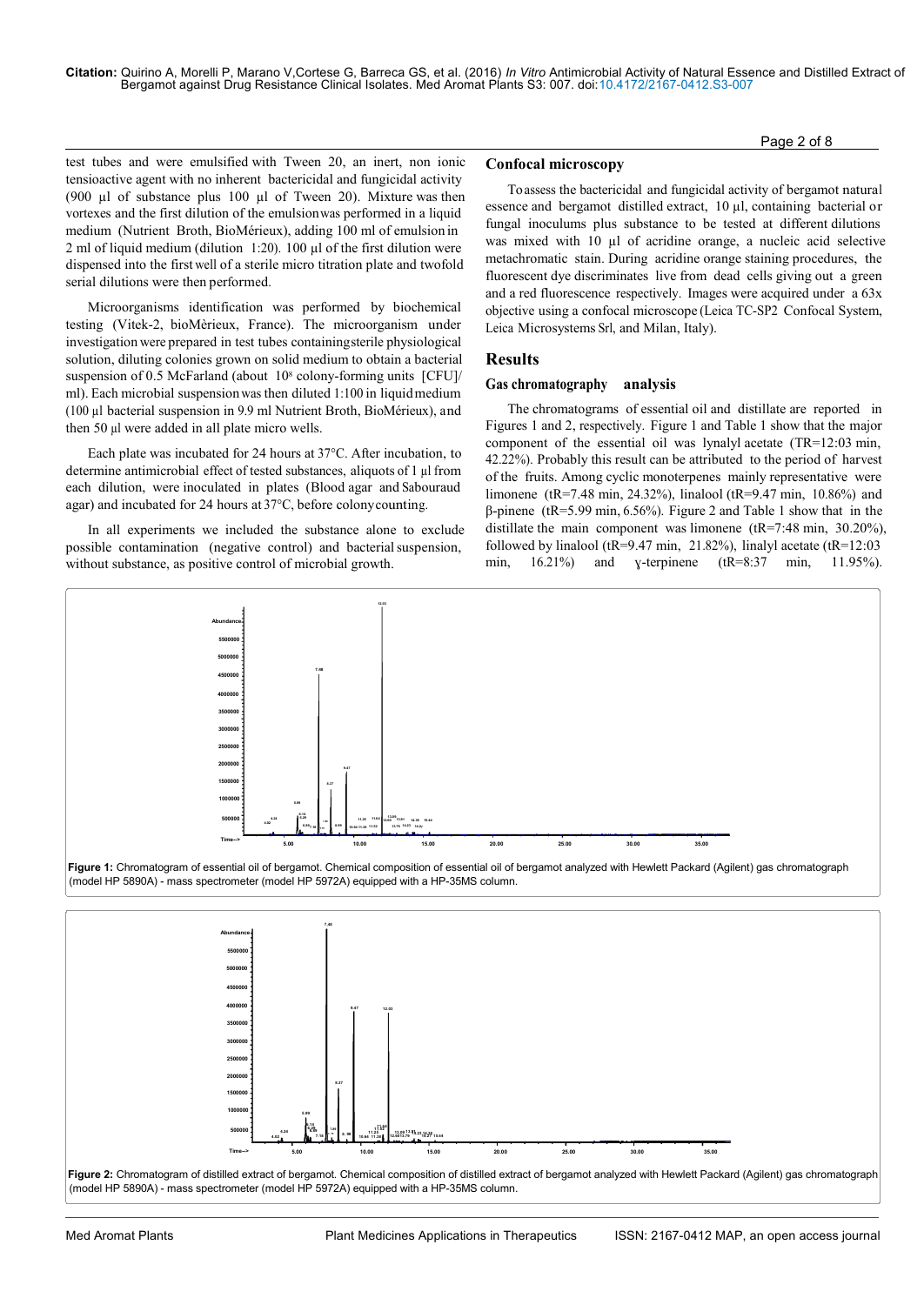**Citation:** Quirino A, Morelli P, Marano V,Cortese G, Barreca GS, et al. (2016) *In Vitro* Antimicrobial Activity of Natural Essence and Distilled Extract of Bergamot against Drug Resistance Clinical Isolates. Med Aromat Plants S3: 007. doi:10.4172/2167-0412.S3-007

#### Page 3 of 8

### **Microwell dilution assay**

The activity of different dilutions of natural essence and distilled extract of bergamot has been tested on Gram-positive and Gram-negative bacteria. In particular *S. epidermidis* (three strains), *S. aureus* (two strains) *S. pyogenes* (one strain)*, C. striatum* (one strain) *, E. faecalis* (one strain)*, S. maltophilia* (one strain), *A. baumannii* (one strain), *K. pneumoniae*  (three different strains), *P. aeruginosa* (one strain), *E. coli* (one strain), *E. aerogenes* (one strain). All bacteria, their isolation site as well as antibiotic resistance profile are listed in Tables 2 -4.

bronchoalveolar lavage and sputum respectively), *C. lypolytica* (two strains both isolated from sputum), *C. tropicalis* isolated from blood, *C. glabrata,* isolated from vaginal swab and resistant to Fluconazole and Voriconazole, and *C. lusitaniae* isolated from bronchoalveolar lavage, also resistant to Fluconazole.

Tables 2 and 3 summarized antimicrobial activity of essential oil and distilled extract respectively. Essential oil was mostly active on a multi drug resistant *Acinetobacter baumannii* (up to 1:320 dilutions moreover a slight effect on *Candida* spp growth was detected. Data revealed that the distilled extract of bergamot possessed greatest antimicrobial efficacy when compared with essential oil. In particular

Moreover substance activities have been tested on different Candida species such as *C. albicans* (three strains isolated from b lood,

| Compounds                       | $t_{n}$ (min.) | Distillate w/w % | Essential oil w/w % | Bp °C         |  |  |  |
|---------------------------------|----------------|------------------|---------------------|---------------|--|--|--|
| <b>Cyclic monoterpenes</b>      |                |                  |                     |               |  |  |  |
| $\alpha$ -pinene                | 4.24           | 1,03             | 1.06                | 155           |  |  |  |
| β-pinene                        | 5.99           | 6.56             | 5.37                | 167-167       |  |  |  |
| α-phellandrene                  | 6.89           | 0.04             | 0.02                | 171-172       |  |  |  |
| $\alpha$ -terpinene             | 7.18           | 0.16             | 0.11                | 173-175       |  |  |  |
| Limonene                        | 7.48           | 30.20            | 24.32               | 176           |  |  |  |
| p-cimene                        | 7.89           | 0.18             | 0.11                | 177           |  |  |  |
| y-terpinene                     | 8.37           | 11.95            | 11.44               | 182           |  |  |  |
| Terpinolene                     | 8.99           | 0.27             | 0.26                | 184-185       |  |  |  |
| <b>Acyclic monoterpenes</b>     |                |                  |                     |               |  |  |  |
| Myrcene                         | 6.29           | 0.82             | 0.64                | 165           |  |  |  |
| Ocimene                         | 7.75           | 0.08             | 0.12                | 65-66         |  |  |  |
| Oxygenated acyclic monoterpenes |                |                  |                     |               |  |  |  |
| Linalool                        | 9.47           | 21.82            | 10.86               | 196-198       |  |  |  |
| Lynalyl acetate                 | 12.03          | 16.21            | 42.22               | 220           |  |  |  |
| Neral                           | 12.60          | 0.21             | 0.32                | 103           |  |  |  |
| Geranial                        | 13.09          | 0.11             | 0.14                | 229           |  |  |  |
| Neryl acetate                   | 13.91          | 0.28             | 0.43                | 134 (25 mmHg) |  |  |  |
| Oxygenated cyclic monoterpenes  |                |                  |                     |               |  |  |  |
| Terpineol                       | 11.64          | 0.87             | 0.19                | 213-218       |  |  |  |
| <b>Ester</b>                    |                |                  |                     |               |  |  |  |
| Octyl acetate                   | 11.38          | 0.10             | 0.13                | 203-213       |  |  |  |
| Aldehydes                       |                |                  |                     |               |  |  |  |
| Decanal                         | 11.52          | Trace            | 0.09                | 93-95         |  |  |  |
| <b>Sesquiterpenes</b>           |                |                  |                     |               |  |  |  |
| Cariofillene                    | 14.38          | 0.14             | 0.35                | 128-129       |  |  |  |

**Table 1:** Composition of essential oils and distilled extract of Bergamot.

| <b>Strains code</b>                 | <b>Isolation site</b> | Antibiotic resistance profiles                                                                                 |  |  |  |  |  |
|-------------------------------------|-----------------------|----------------------------------------------------------------------------------------------------------------|--|--|--|--|--|
| Gram-positive                       |                       |                                                                                                                |  |  |  |  |  |
| Staphylococcus epidermidis<br>4/15  | Catheter tip          | Clindamycin, Erythromycin, Levofloxacin, Oxacillin, Rifampicin, Tetracycline                                   |  |  |  |  |  |
| Staphylococcus epidermidis<br>11/15 | Catheter tip          | Clindamycin, Erythromycin, Levofloxacin, Oxacillin, Rifampicin, Gentamicin                                     |  |  |  |  |  |
| Staphylococcus epidermidis<br>15/15 | Surgical sponge       | Clindamycin, Erythromycin, Levofloxacin, Oxacillin, Rifampicin, Tetracycline,<br>Gentamicin, Fusidic Acid      |  |  |  |  |  |
| Staphylococcus aureus<br>9/15       | Skin swab             | Benzylpenicillin                                                                                               |  |  |  |  |  |
| Staphylococcus aureus<br>18/15      | MRSA nasal swab       | Benzylpenicillin, Oxacillin, Tetracycline,                                                                     |  |  |  |  |  |
| Streptococcus pyogenes<br>3/15      | Throat swab           | No resistance                                                                                                  |  |  |  |  |  |
| Corynebacterium striatum<br>5/15    | Peritoneal fluid      | Clindamycin, Erythromycin, Levofloxacin, Oxacillin, Rifampicin, Tetracycline,<br>Trimethoprim/Sulfamethoxazole |  |  |  |  |  |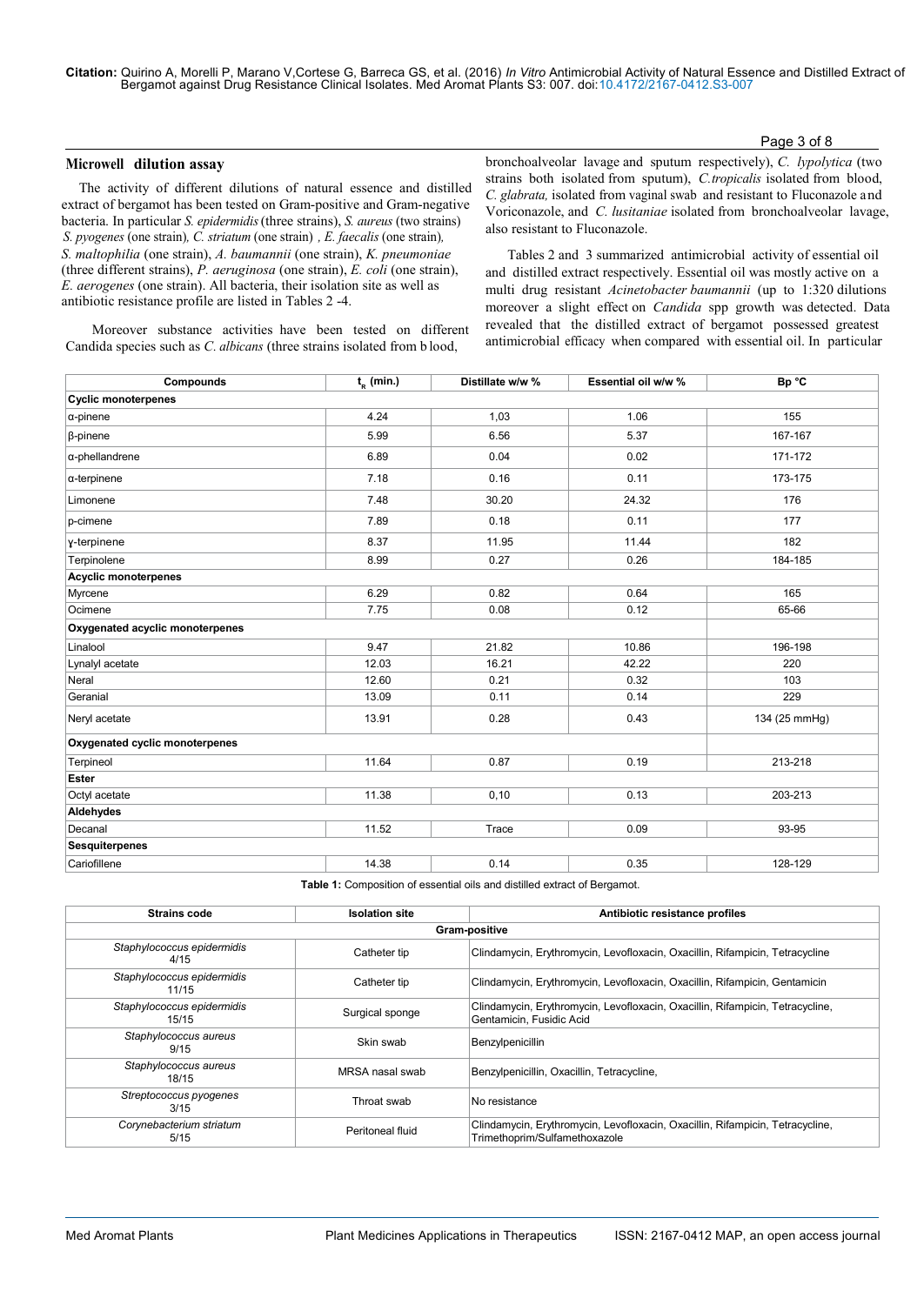Citation: Quirino A, Morelli P, Marano V,Cortese G, Barreca GS, et al. (2016) In Vitro Antimicrobial Activity of Natural Essence and Distilled Extract of<br>Bergamot against Drug Resistance Clinical Isolates. Med Aromat Plant

Page 4 of 8

| Enterococcus faecalis                | <b>Blood</b>           | Cefuroxime, Cefuroxime-Axetil, Gentamicin, Levofloxacin, Erythromycin,                                                                                                                                                              |  |  |  |  |  |  |
|--------------------------------------|------------------------|-------------------------------------------------------------------------------------------------------------------------------------------------------------------------------------------------------------------------------------|--|--|--|--|--|--|
| 10/15                                |                        | Clindamycin, Trimethoprim/Sulfamethoxazole, Quinupristin/Dalfopristin                                                                                                                                                               |  |  |  |  |  |  |
|                                      | Gram-negative          |                                                                                                                                                                                                                                     |  |  |  |  |  |  |
| Acinetobacter baumannii              | Urine                  | Amoxicillin/Clavulanic Acid, Ampicillin, Cefotaxime, Ciprofloxacin, Ertapenem,                                                                                                                                                      |  |  |  |  |  |  |
| 147/15                               |                        | Imipenem, Meropenem, Trimethoprim/Sulfamethoxazole                                                                                                                                                                                  |  |  |  |  |  |  |
| Stenotrophomonas maltophilia<br>1/15 | Bronchoalveolar lavage | Trimethoprim/Sulfamethoxazole                                                                                                                                                                                                       |  |  |  |  |  |  |
| Enterobacter aerogenes<br>2/15       | Bronchoalveolar lavage | Amoxicillin/Clavulanic Acid, Cefoxitin, Fosfomycin                                                                                                                                                                                  |  |  |  |  |  |  |
| Escherichia coli<br>8/15             | <b>Blood</b>           | Ampicillin, Amoxicillin/Clavulanic Acid, Piperacillin/Tazobactam, Cefuroxime,<br>Cefuroxime-Axetil, Cefoxitin, Cefepime, Cefotaxime, Ceftazidime, Gentamicin,<br>Ciprofloxacin, Levofloxacin, Trimethoprim/Sulfamethoxazole         |  |  |  |  |  |  |
| Klebsiella pneumoniae<br>6/15        | Sputum                 | Ampicillin                                                                                                                                                                                                                          |  |  |  |  |  |  |
| Klebsiella pneumoniae<br>16/15       | Rectal swab            | Amikacin, Amoxicillin/Clavulanic Acid, Ampicillin, Cefoxitin, Cefepime, Cefotaxime,<br>Ceftazidime, Ciprofloxacin, Ertapenem, Fosfomycin, Imipenem, Meropenem,<br>Piperacillin/TazobactamTrimethoprim/Sulfamethoxazole, Tigecycline |  |  |  |  |  |  |
| Klebsiella pneumoniae<br>17/15       | Bronchoalveolar lavage | Amikacin, Amoxicillin/Clavulanic Acid, Ampicillin, Cefoxitin, Cefepime, Cefotaxime,<br>Ceftazidime, Ciprofloxacin, Ertapenem, Fosfomycin, Imipenem, Meropenem,<br>Piperacillin/TazobactamTrimethoprim/Sulfamethoxazole,             |  |  |  |  |  |  |
| Pseudomonas aeruginosa<br>7/15       | Throat swab            | Ampicillin, Amoxicillin/Clavulanic Acid, Cefotaxime, Ertapenem, Trimethoprim/<br>Sulfamethoxazole, Tigecycline                                                                                                                      |  |  |  |  |  |  |

**Table 2:** Isolation site and antibiotic resistance profiles of bacterial clinical isolates.

| <b>Strains code</b>                  | <b>Dilutions</b> |                          |                |                |                |             |             |           |
|--------------------------------------|------------------|--------------------------|----------------|----------------|----------------|-------------|-------------|-----------|
|                                      | 1:20             | 1:40                     | 1:80           | 1:160          | 1:320          | 1:640       | 1:1280      | 1:2560    |
|                                      |                  |                          |                | Gram-positive  |                |             |             |           |
| Staphylococcus epidermidis<br>4/15   | ٠                | $\frac{1}{2}$            | ä,             | $\blacksquare$ | $\ddot{}$      | $\ddot{}$   | ٠           | ٠         |
| Staphylococcus epidermidis<br>11/15  | $\ddot{}$        | $\ddot{}$                | $\ddot{+}$     | $\ddotmark$    | $\ddot{}$      | $\ddotmark$ | $\ddotmark$ | $\ddot{}$ |
| Staphylococcus epidermidis<br>15/15  | $\ddot{}$        | $\ddot{}$                | $\ddot{}$      | $\ddot{}$      | $\ddag$        | $\ddotmark$ | $\ddot{}$   | ٠         |
| Staphylococcus aureus<br>9/15        | ٠                | $\ddot{}$                | $\ddot{}$      | $\ddot{}$      | ٠              | $\ddot{}$   | ٠           | ٠         |
| Staphylococcus aureus<br>18/15       | ٠                | $\ddot{}$                | $\ddot{}$      | $\ddot{}$      | $\ddot{}$      | $\ddotmark$ | $\ddot{}$   |           |
| Streptococcus pyogenes<br>3/15       | ٠                | $\ddot{}$                | $\ddot{}$      | $\ddot{}$      | $\ddot{}$      | $\ddotmark$ | ٠           | $\ddot{}$ |
| Corynebacterium striatum<br>5/15     | ٠                | $\ddot{}$                | $\ddot{}$      | ٠.             | $\ddot{}$      | $\ddot{}$   | ٠           | $\ddot{}$ |
| Enterococcus faecalis<br>10/15       | $\ddot{}$        | $\ddot{}$                | $\ddot{}$      | $\ddot{}$      | $\ddot{}$      | $\ddotmark$ | $\ddot{}$   | $\ddot{}$ |
|                                      |                  |                          |                | Gram-negative  |                |             |             |           |
| Acinetobacter baumannii<br>147/15    | $\blacksquare$   | $\overline{\phantom{a}}$ | $\blacksquare$ | $\blacksquare$ | $\blacksquare$ | $\ddot{}$   | ٠           | ٠         |
| Stenotrophomonas maltophilia<br>1/15 | ä,               | ٠                        | ٠              | $\ddot{}$      | $\ddot{}$      | $\ddot{}$   | ٠           | ٠         |
| Enterobacter aerogenes<br>2/15       | ٠                | $\ddotmark$              | ٠              | $\ddot{}$      | ٠              | $\ddot{}$   | ٠           | ٠         |
| Escherichia coli<br>8/15             | $\ddotmark$      | $\ddot{}$                | $\ddot{}$      | $\ddot{}$      | $\ddot{}$      | $\ddotmark$ | $\ddot{}$   | $\ddot{}$ |
| Klebsiella pneumoniae<br>6/15        | $\ddot{}$        | ٠                        | ٠              | ٠              | ٠              | $\ddot{}$   | ٠           | ٠         |
| Klebsiella pneumoniae<br>16/15       | ٠                | ٠                        | ٠              | ٠.             | $\ddot{}$      | $\ddot{}$   | ٠           | ٠         |
| Klebsiella pneumoniae<br>17/15       | $\ddot{}$        | $\ddot{}$                | $\ddot{}$      | $\ddot{}$      | $\ddot{}$      | $\ddotmark$ | $\ddot{}$   |           |
| Pseudomonas aeruginosa<br>7/15       | ٠                | ٠                        | ٠              | $\ddot{}$      | $\ddot{}$      | $\ddot{}$   | ٠           | ٠         |
| Yeasts                               |                  |                          |                |                |                |             |             |           |
| Candida albicans<br>26/15            | ٠                | $\blacksquare$           | $\blacksquare$ | $\blacksquare$ | $\blacksquare$ | $\ddot{}$   | ٠           | ٠         |
| Candida albicans<br>20/15            | ÷                | ٠                        | ٠              | ٠              | $\ddot{}$      | ٠           | ٠           |           |
| Candida albicans<br>22/15            | ä,               | $\blacksquare$           | ÷              | $\ddotmark$    | $\ddotmark$    | $\ddotmark$ |             |           |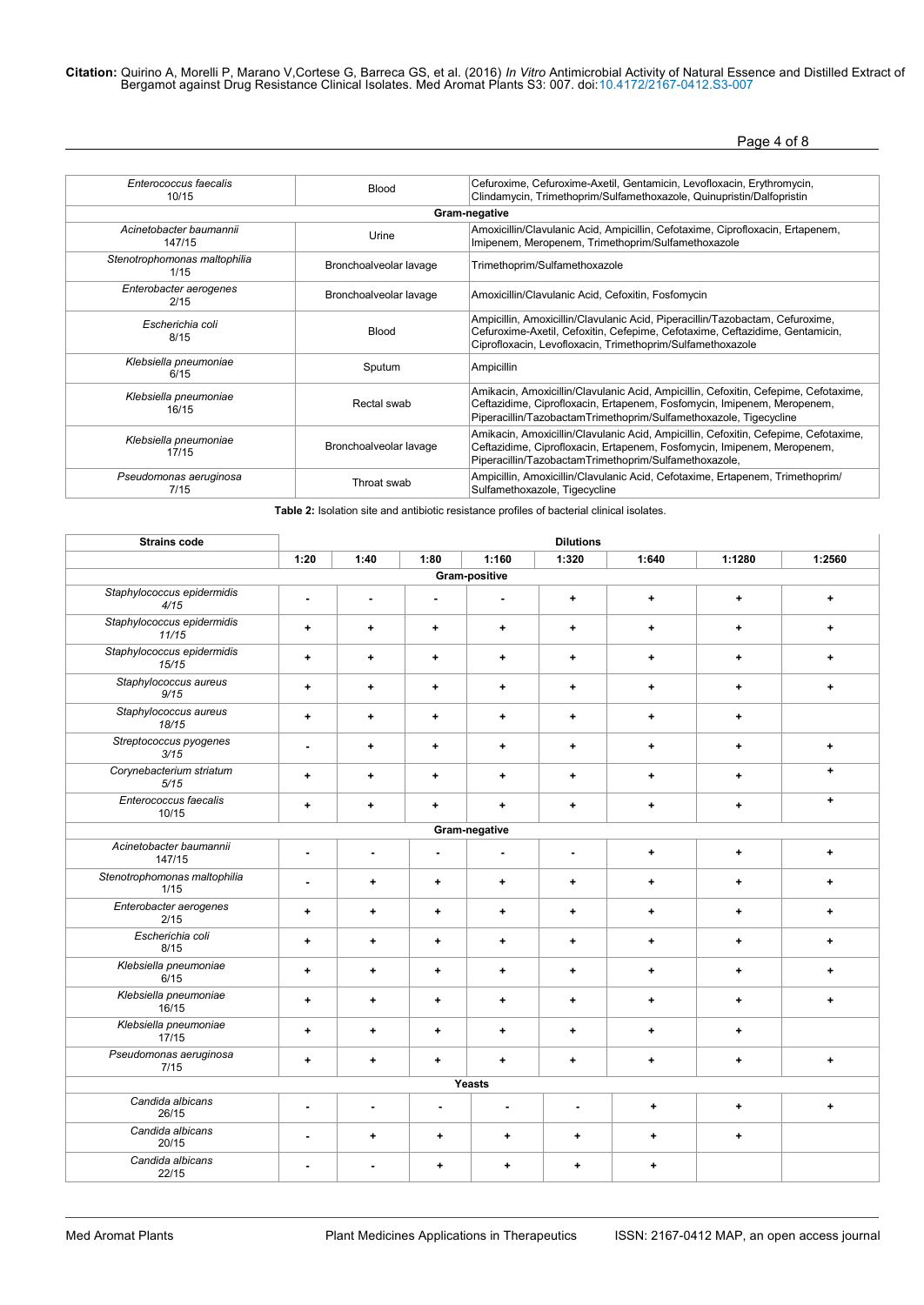Page 5 of 8

| Candida glabrata<br>12/15   |  |  |  |  |
|-----------------------------|--|--|--|--|
| Candida lypolytica<br>13/15 |  |  |  |  |
| Candida lipolytica<br>23/15 |  |  |  |  |
| Candida tropicalis<br>14/15 |  |  |  |  |
| Candida Iusitaniae<br>19/15 |  |  |  |  |

| <b>Strains code</b>                  | <b>Dilutions</b>         |                      |                          |                |                |             |             |                |
|--------------------------------------|--------------------------|----------------------|--------------------------|----------------|----------------|-------------|-------------|----------------|
|                                      | 1:20                     | 1:40                 | 1:80                     | 1:160          | 1:320          | 1:640       | 1:1280      | 1:2560         |
| Gram-positive                        |                          |                      |                          |                |                |             |             |                |
| Staphylococcus epidermidis<br>4/15   | $\blacksquare$           | $\blacksquare$       | $\blacksquare$           | $\ddot{}$      | $\ddot{}$      | $\ddotmark$ | $\ddotmark$ | $\ddotmark$    |
| Staphylococcus epidermidis<br>11/15  | $\ddot{}$                | ÷                    | $\ddot{}$                | $\ddot{}$      | $\ddot{}$      | $\ddot{}$   | $\ddot{}$   | $\ddotmark$    |
| Staphylococcus epidermidis<br>15/15  | $\ddot{}$                | $\ddot{}$            | $\ddag$                  | $\ddot{}$      | $\ddot{}$      | $\ddot{}$   | $\ddot{}$   | $\ddot{}$      |
| Staphylococcus aureus<br>9/15        | ٠                        | $\ddot{\phantom{1}}$ | $\ddag$                  | $\ddot{}$      | $\ddot{}$      | $\ddot{}$   | $\ddot{}$   | $\ddot{}$      |
| Staphylococcus aureus<br>18/15       | ÷                        | ٠                    | ٠                        | $\ddot{}$      | ٠              | ٠           | ٠           |                |
| Streptococcus pyogenes<br>3/15       | ÷                        | $\ddot{}$            | $\ddot{}$                | $\ddotmark$    | $\ddot{}$      | ٠           | ٠           | $\ddot{}$      |
| Corynebacterium striatum<br>5/15     | $\overline{\phantom{a}}$ | $\blacksquare$       | ÷,                       | $\ddot{}$      | ٠              | ٠           | $\ddot{}$   | $\ddot{}$      |
| Enterococcus faecalis<br>10/15       | $\overline{\phantom{a}}$ | $\ddot{}$            | $\ddot{}$                | $\ddot{}$      | $\ddot{}$      | $\ddot{}$   | $\ddot{}$   | +              |
|                                      |                          |                      |                          | Gram-negative  |                |             |             |                |
| Acinetobacter baumannii<br>147/15    | ä,                       | ä,                   | ÷,                       | $\blacksquare$ | ä,             | ä,          | Ĭ.          | $\overline{a}$ |
| Stenotrophomonas maltophilia<br>1/15 | ä,                       | $\blacksquare$       | $\ddot{}$                | $\ddot{}$      | $\ddot{}$      | ٠           | ٠           | $\ddot{}$      |
| Enterobacter aerogenes<br>2/15       | $\ddot{}$                | $\ddot{}$            | $\ddot{}$                | $\ddot{}$      | $\ddot{}$      | $\ddot{}$   | $\ddot{}$   | $\ddot{}$      |
| Escherichia coli<br>8/15             | ÷,                       | $\overline{a}$       | $\overline{\phantom{a}}$ | $\ddot{}$      | $\ddot{}$      | $\ddot{}$   | $\ddot{}$   | $\ddot{}$      |
| Klebsiella pneumoniae<br>6/15        | $\blacksquare$           | $\ddot{}$            | $\ddot{}$                | $\ddot{}$      | $\ddot{}$      | $\ddot{}$   | $\ddotmark$ | $\ddot{}$      |
| Klebsiella pneumoniae<br>16/15       | ä,                       | $\ddot{}$            | $\ddot{}$                | $\ddot{}$      | $\ddot{}$      | $\ddot{}$   | ٠           | $\ddot{}$      |
| Klebsiella pneumoniae<br>17/15       | ÷,                       | $\ddot{}$            | $\ddot{}$                | $\ddot{}$      | $\ddot{}$      | ٠           | ٠           | $\ddot{}$      |
| Pseudomonas aeruginosa<br>7/15       | ٠                        | $\ddot{}$            | $\ddot{}$                | $\ddot{}$      | $\ddot{}$      | ٠           | $\ddot{}$   | $\ddot{}$      |
|                                      |                          |                      |                          | Yeasts         |                |             |             |                |
| Candida albicans<br>26/15            | ä,                       | $\blacksquare$       | ä,                       | $\blacksquare$ | $\blacksquare$ | ä,          | ä,          | ÷,             |
| Candida albicans<br>20/15            | ä,                       | $\blacksquare$       | $\pmb{\ast}$             | $\ddot{}$      | $\ddot{}$      | ٠           | ٠           |                |
| Candida albicans<br>22/15            | ٠                        | $\blacksquare$       | ÷,                       | $\blacksquare$ | $\ddot{}$      | $\ddot{}$   |             |                |
| Candida glabrata<br>12/15            | $\blacksquare$           | ä,                   | ٠                        | $\ddot{}$      | $\ddot{}$      | $\ddot{}$   | $\ddot{}$   | $\ddot{}$      |
| Candida lypolytica<br>13/15          | $\blacksquare$           | $\blacksquare$       | $\ddag$                  | $\ddot{}$      | $\ddot{}$      | $\ddot{}$   | $\ddot{}$   | $\ddot{}$      |
| Candida lipolytica<br>23/15          | $\blacksquare$           | $\blacksquare$       | $\blacksquare$           | $\ddot{}$      | $\ddot{}$      | $\ddag$     |             |                |
| Candida tropicalis<br>14/15          | ä,                       | $\blacksquare$       | $\blacksquare$           | +              | $\ddot{}$      | +           | ٠           | $\ddot{}$      |
| Candida Iusitaniae<br>19/15          |                          | ä,                   | $\ddag$                  | $\ddot{}$      | $\ddot{}$      | $\ddot{}$   | $\ddot{}$   |                |

**Table 3:** Antimicrobial activity of essential oil of bergamot.

**Table 4:** Antimicrobial activity of distilled extract of bergamot.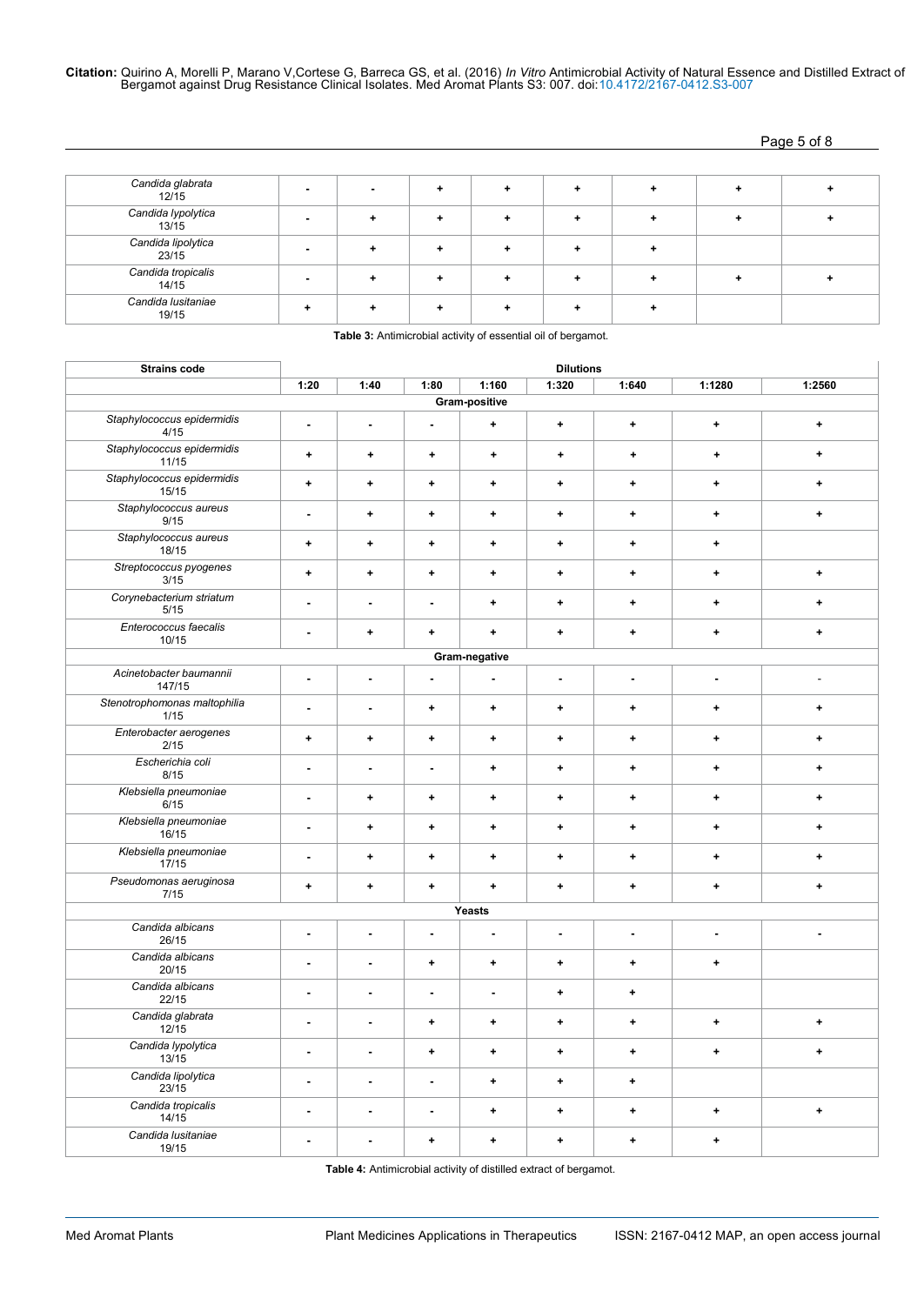Page 6 of 8 and 2012 and 2012 and 2012 and 2012 and 2012 and 2012 and 2012 and 2012 and 2012 and 201

the effects were evident on *S. pyogenes* strain (up to 1:80 dilutions) as well as on *S. epidermidis* clinical isolate (up to 1:80 dilutions) Concerning antifungal activity, bergamot distilled extract was effective against all yeast strains studied, in particular when it was tested on blood isolated *Candida albicans* strain (up to 1.2560 dilution). Finally the activity on a multi drug resistant *Acinetobacter baumannii* was extremely successful (up to 1:2560 dilutions). Although data differed among microorganisms, a reduction of total number of colony forming units was always observed (data not shown).

# **Confocal microscopy**

Concerning the bactericidal/fungicidal activity, visualized by confocal microscopy during acridine orange staining procedures, images of *E. coli* strain, treated with bergamot distilled extract (Figure 3) and *C. albicans* strain, treated with bergamot distilled extract (Figure 4) are reported. Pictures show the dose dependent bactericidal/fungicidal effects on both microorganisms.

# **Discussion**

Our data show a more powerful activity of bergamot distilled extract when compared with bergamot essential oil, moreover bergamot distilled extract were found to be more active against Gram-n egative bacteria and yeast tested.

Chemical composition of substances tested can affect the mode of action and antimicrobial activity, so the most abundant compounds, found in both mixtures, are limonene, a cyclic monoterpenes, linalool and lynalyl acetate, oxygenated acyclic monoterpenes, which together account for about 77% and 70% of their composition respectively. The major variation between the two mixtures includes difference in concentration/combination of the three components mentioned before and this condition could affect the different antimicrobial activities of the substances. On the other hand the antimicrobial activity of the

monoterpenes has been previously investigated and it is related to the relative lipophilicity and water solubility, then significantly influenced by their physicochemical characteristics, is and by the composition of bacterial membranes [11]. Moreover, interaction between the different constituents can occur, causing antagonistic, additive and synergistic antimicrobial effects [12-15]. Indeed, essential oils show an antimicrobial activity greater than their main components suggesting a possible interaction between all of its constituents [16,17].

The hydrophilic permeability barrier, due to lipopolysaccharide molecole, in the outer membrane of Gram-negative bacteria, confers protection against the effects of highly hydrophobic drugs [18]. Even so, we found *in vitro* activity of bergamot distilled extract on drug resistant clinical isolates such as *Acinetobacter baumanni, Stenotrophomonas maltophilia, Escherichia coli and Klebsiella pneumoniae.* Interestingly, such bacteria cause nosocomial infection and represent a worldwide public health problem.

Notably the effectiveness on *Acinetobacter baumanni (A. baumannii*), an emerging pathogen responsible for community- and hospital-acquired infections that are difficult to control and treat.

It is thought that infections are acquired after exposure to *A. baumannii*, which is able to survive on contaminated hospital equipments or by contact with healthcare personnel exposed to this microorganism through contact with a colonized patient. Indeed this species can be isolated from human skin or faeces as well as from hospital bed rail also many days after discharge of an infected patient from the hospital. Therefore, alternative antimicrobial substances, such as distilled extract of bergamot, could be of great importance to prevent *A. baumannii* contaminations on hospital devices and healthcare personnel hand skin.

Concerning antimicrobial activity against Gram-p ositive bacteria, it is well known that the presence of polysaccharides, at the

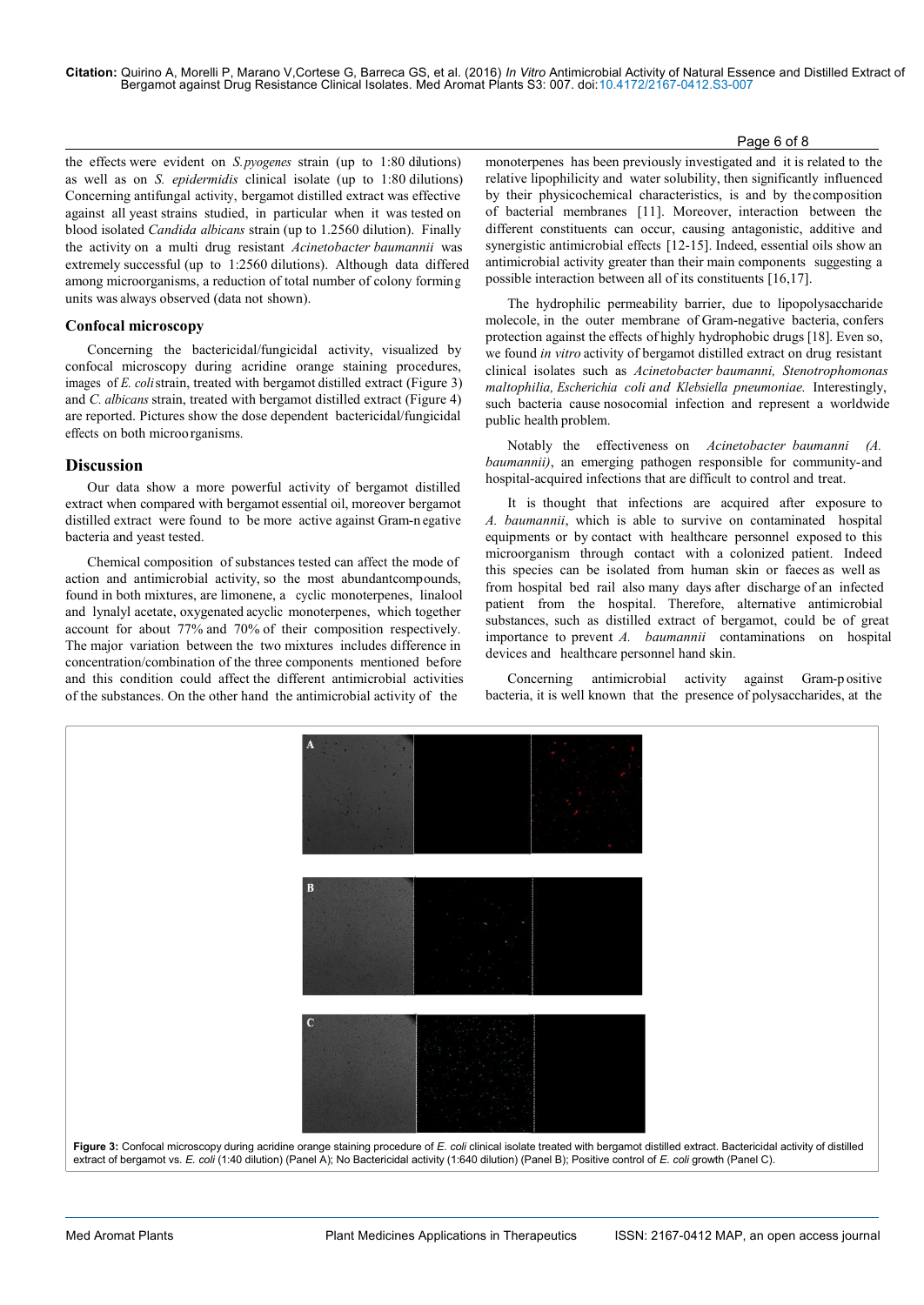

microorganisms capsule surface can confer a certain resistance to the microbicidal action of the substances. This could be the case of both Gram-positive and Gram-negative bacteria, like *Pseudomonas aeruginosa*. Indeed a *S. epidermidis* strain, isolated on a catheter tip and a *Corynebacterium striatum* strain, isolated in peritoneal fluid were the only Gram-positive microorganism inhibited.

Finally, regarding *Candida* spp strains, which possess the abundance of sterols on their exterior envelope, leading their chemical and physical affinity for different bergamot constituents, we confirm previously observations and suggest bergamot potential role in topical treatment of Candida infections [8].

Moreover, considering bactericidal/fungicidal activity, established through observation of dead cells by acridine orange staining, our data give a further scientific support to frequent opinion in the usefulness of treating skin infections with bergamot oils and its derivatives [19,20]. Therefore, this underlines the need for additional studies to better understand bergamot inhibition mechanisms.

#### **Acknowledgements**

We thank Prof. G. Sindona, Department of Chemistry and Chemical Technology, University of Calabria, Cosenza, Italy for the kind gift of natural essence and distilled extract of bergamot.

#### **References**

- 1. Watanabe E, Kuchta K, Kimura M, Rauwald HW, Kamei T, et al. (2015) Effects of bergamot (Citrus bergamia (Risso) Wright & Arn.) essential oil aromatherapy on mood states, parasympathetic nervous system activity, and salivary cortisol levels in 41 healthy females. Forsch Komplementmed 22: 43-49.
- 2. Navarra M, Mannucci C, Delbò M, Calapai G (2015) Citrus bergamia essential oil: from basic research to clinical application. Front Pharmacol 6: 36.
- 3. Saiyudthong S, Marsden CA (2011) Acute effects of bergamot oil on anxietyrelated behaviour and corticosterone level in rats. Phytother Res 25: 858-862.
- 4. Impellizzeri D, Bruschetta G, Di Paola R, Ahmad A, Campolo M, et al. (2015) The anti-inflammatory and antioxidant effects of bergamot juice extract (BJe) in an experimental model of inflammatory bowel disease. Clin Nutr 34: 1146-1154.
- 5. Ferlazzo N, Cirmi S, Russo M, Trapasso E, Ursino MR, et al. (2016) NF-kB mediates the antiproliferative and proapoptotic effects of bergamot juice in HepG2 cells. Life Sci 146: 81-91.
- 6. Sakurada T, Mizoguchi H, Kuwahata H, Katsuyama S, Komatsu T, et al. (2011) Intraplantar injection of bergamot essential oil induces peripheral antinociception mediated by opioid mechanism. Pharmacol Biochem Behav 97: 436-443.
- 7. Kuwahata H, Komatsu T, Katsuyama S, Corasaniti MT, Bagetta G, et al. (2013) Peripherally injected linalool and bergamot essential oil attenuate mechanical allodynia via inhibiting spinal ERK phosphorylation. Pharmacol Biochem Behav 103: 735-741.
- 8. Focà A, Liberto MC, Matera G, Barreca GS, Pollio A, et al. (1998) Valutazione dell'attività antimicrobica dell'essenza di bergamotto. Bergamotto 98: Stato dell'arte, Reggio Calabria, pp: 185-207.
- 9. Sanguinetti M, Posteraro B, Romano L, Battaglia F, Lopizzo T, et al. (2007) In vitro activity of Citrus bergamia (bergamot) oil against clinical isolates of dermatophytes. J Antimicrob Chemother 59: 305-308.
- 10. Romano L, Battaglia F, Masucci L, Sanguinetti M, Posteraro B, et al. (2005) In vitro activity of bergamot natural essence and furocoumarin-free and distilled extracts, and their associations with boric acid, against clinical yeast isolates. J Antimicrob Chemother 55: 110-114.
- 11. Trombetta D, Castelli F, Sarpietro MG, Venuti V, Cristani M, et al. (2005) Mechanisms of antibacterial action of three monoterpenes. Antimicrob Agents Chemother 49: 2474-2478.
- 12. Burt S (2004) Essential oils: their antibacterial properties and potential applications in foods--a review. Int J Food Microbiol 94: 223-253.
- 13. Delgado B, Fernández PS, Palop A, Periago PM (2004) Effect of thymol and cymene on Bacillus cereus vegetative cells evaluated through the use of frequency distributions. Food Microbiology 21: 327-334.
- 14. Nychas GJE (1995) Natural antimicrobials from plants. In: Gould GW (ed.), New methods of food preservation. London: Blackie Academic and Professional, pp: 58-89.
- 15. Raybaudi-Massilia RM, Mosqueda-Melgar J, Soliva-Fortuny R, MartínBelloso O (2009) Control of pathogenic and spoilage microorganisms in fresh cut fruits and fruit juices by traditional and alternative natural antimicrobials. Comprehensive Reviews in Food Science and Food Safety 8: 157-180.
- 16. Herman A, Tambor K, Herman A (2016) Linalool Affects the Antimicrobial Efficacy of Essential Oils. Curr Microbiol 72: 165-172.